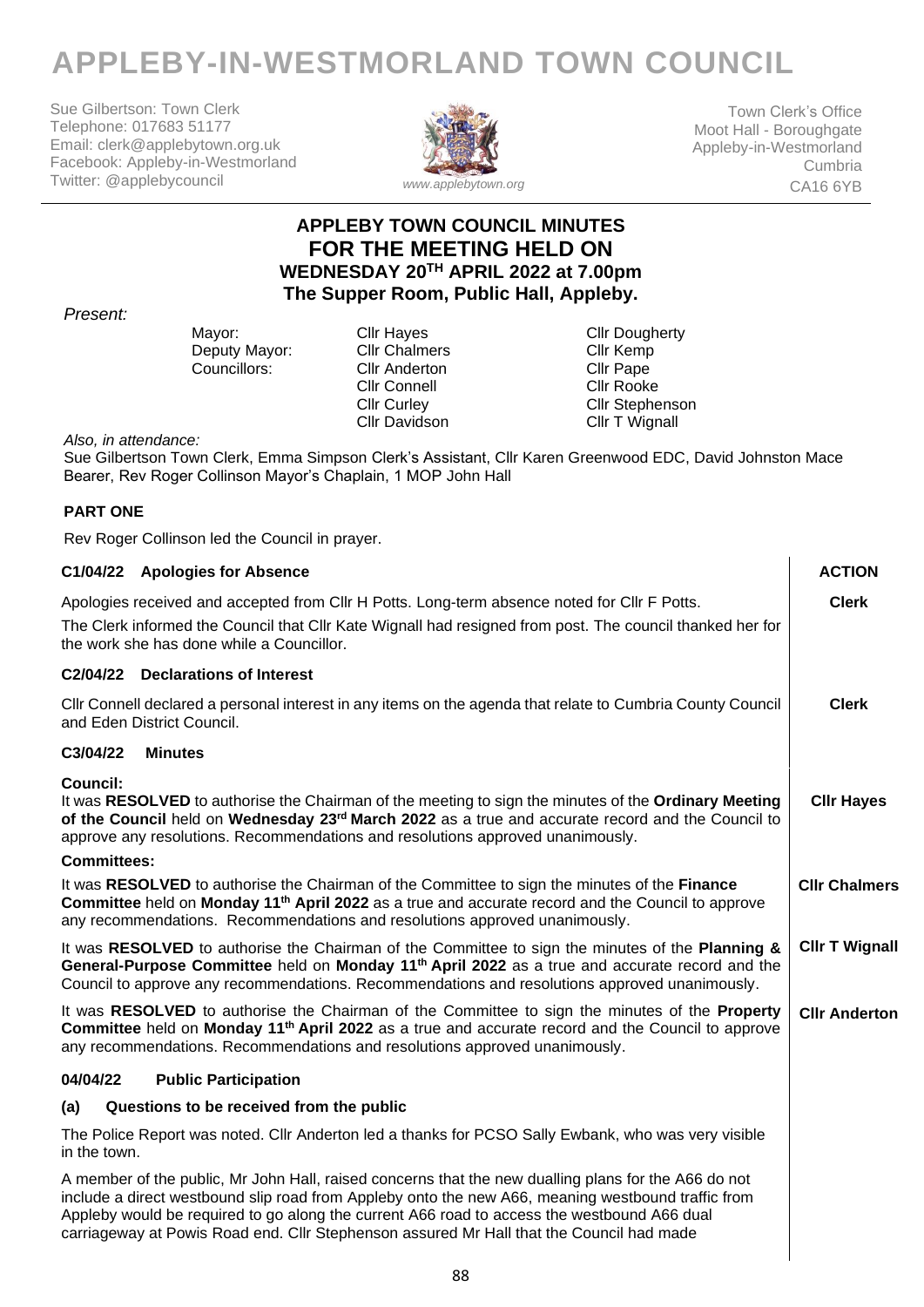representation to Highways England regarding the new plans highlighting some concerns that had been raised by residents.

Mr Hall also expressed concerns regarding the proposed housing plans on Station Road and specifically in relation to the width of the narrow road. Cllr Stephenson again assured Mr Hall that this had been raised as an issue when the planning application had been originally submitted. Cllr Connell highlighted the road would be a highways issue, but that the road was clearly unsuitable to cope with an increase in traffic and that he was confident this would be addressed when the development progressed further. Council will keep a 'watching eye' on this development.

## **(b) County and District Councillors Report**

It was **RESOLVED** to receive and note Cllr Connell's report on behalf of Cumbria County Council. Cllr Connell noted that there may be some amendments to the Battlebarrow lighting scheme and that following an inspection by Cumbria County Council, work would be carried out at Holme Farm river path to repair damages.

It was **RESOLVED** to receive and note Cllr Connell's report on behalf of Eden District Council. Cllr Stephenson noted the repairs to bollards and asked whether any more work was going to be carried out on them. The Clerk informed Council that Appleby Smarter had begun work on painting them, although this may take some time since the majority of the bollards needed some attention. Cllr Greenwood commented that the issue to date has been that there was no budget allocated to maintain or replace the bollards, but that they have now been brought to the attention of the relevant department within EDC.

### **C5/04/22 Doomgate Culvert – Environment Agency**

Cllr Hayes reported that following the meeting with the Environment Agency on 14th April, the timescales for carrying out the Doomgate Culvert project are likely to be extended from the original 6 months, although at this stage no definitive project timings were known. Cllr Curley raised concerns about the apparent vagueness of the project timeline and after further discussion it was agreed that the Environment Agency be asked to attend a future Planning Committee meeting. Cllr Chalmers suggested we ask them to clarify a number of issues with the project, including timescales, the scope of the project, the business case, traffic management plans and car parking.

### **C6/04/22 Appleby Conservation Area Appraisal and Management Plan**

The Clerk reported that the Appleby Conservation Area has now been officially adopted. Full information including the Conservation area plan and the Appraisal and Management Plan is published on EDC's website. Cllr Chalmers asked if it was known when residents affected by the extended conservation plan would be notified. The Clerk reported that she had been informed that residents would be informed in due course. The Clerk will contact EDC's Conservation Officer to find out when letters would be sent to residents.

# **C7/04/22 Mayor's Report**

It was **RESOLVED** to receive and note the Mayor's report. The Mayor reported that the Civic Service will be taking place on Sunday, 8<sup>th</sup> May, and requested all Councillors be gowned and ready to march into St Lawrence's Church at 10.15am. The Mayor thanked his two Mayoresses, Rebecca Page and Mary MacKenzie for their hard work over the past two years and that he was delighted to announce that his new Mayoress for the coming year will be Karen Greenwood. Cllr Greenwood thanked Cllr Hayes and said it would be an honour to work alongside him.

#### **C8/04/22 Clerk's Report**

It was **RESOLVED** to receive and note the Clerk's report. The Clerk reported that the scaffolding on the Moot Hall is due to start coming down on Monday, 25<sup>th</sup> April and following this the remaining snagging items will be completed. The aim is to have the Council Chamber moved back in ahead of Mayor Making on Wednesday, 4<sup>th</sup> May, followed by the TIC and Clerk's Office.

The Clerk reported that the Invitation to Tender for the repair work for the Cloisters has been sent to a number of contractors, with the closing date of  $9<sup>th</sup>$  May and with a project completion date of end of August. Although the HAZ Project is officially complete, the information boards and maps, benches, and fingerposts are still to be installed. There will be an official HAZ Celebration Event on Wed, 6th July.

Some cleaning and painting has been carried out to the seating area in the Cloisters by Appleby Smarter and Nigel Altham, which has considerably tidied the area up. Cllr Chalmers asked whether the Market Arcade and the Cloisters could have a regular cleaning programme to help maintain their appearance. The Clerk reported that she planned to ask Urbaser who have the contractor to clean the Market Arcade Toilets to add this onto their cleaning schedule.

# **C9/04/22 OUTSIDE Bodies Reports**

There were no Outside Body reports for this meeting.

**Clerk**

**Clerk**